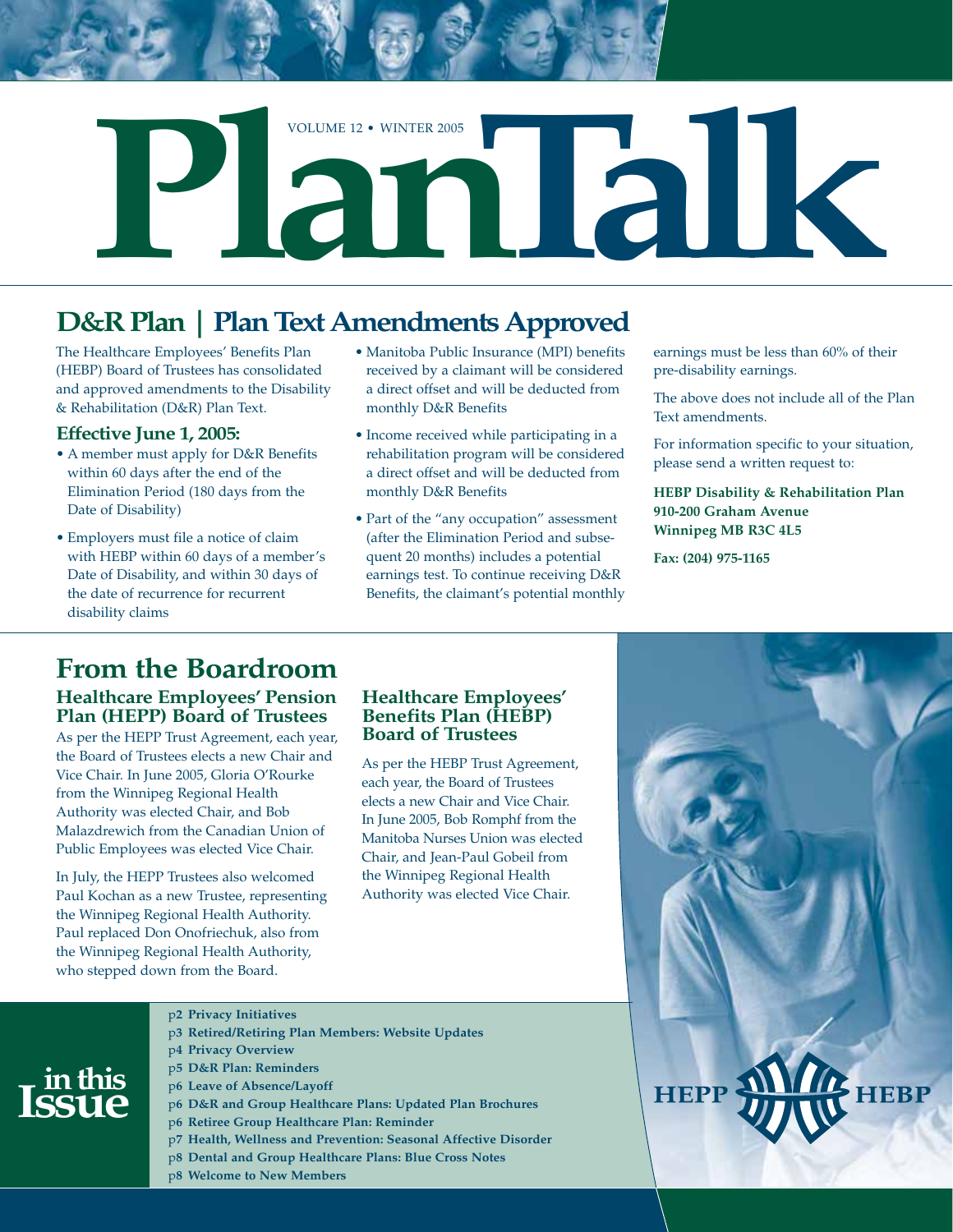# **Privacy Initiatives | Authorization to Collect, Use & Disclose Personal Information**

To be in compliance with privacy law and to assist us in administering the benefits and services provided by the Healthcare Employees' Pension and Benefits Plans (HEPP/HEBP), we require your written consent to collect, use and disclose your personal information and personal health information.

To facilitate this, a pre-printed authorization form was mailed with annual pension statements. Remaining members will receive authorization forms early in 2006.

The following questions and answers will provide you with more information about the authorizations.

#### *Why are these privacy issues being raised now?*

Protecting our members' privacy has always been fundamental to the way we operate at HEPP/HEBP. Since HEPP/HEBP became subject to the Personal Information Protection and Electronic Documents Act (PIPEDA) in 2004, we have been formalizing and documenting our privacy practices to demonstrate our commitment to protecting our members' personal information and personal health information. We now have a privacy officer dedicated to ensuring that HEPP/HEBP complies with PIPEDA and to addressing privacy-related questions and concerns of members.

### *The authorization seems so general what am I consenting to?*

The authorization is intended as a general consent form that authorizes HEPP/HEBP to collect, use, retain and disclose personal information about you as necessary to administer the pension and benefits plans, and in a manner that is consistent with applicable laws.

For example, HEPP/HEBP uses your personal information to:

- Ensure that you are enrolled in the plans you selected
- Verify premiums and contributions with your employer
- Mail information regarding plan changes to you
- Process benefits upon termination or retirement
- Administer Disability & Rehabilitation (D&R) Benefits, and
- Report pension and D&R payments to the Canada Revenue Agency for income tax purposes.

It also may be necessary for HEPP/HEBP to collect personal information from and provide personal information to individuals and organizations acting on our behalf. These individuals and organizations are required to protect members' information in accordance with applicable privacy legislation.

The following are some examples:

- HEPP and HEBP are separate and distinct organizations – a pension plan and a benefits plan. This authorization will allow information to be shared between the plans to provide you with seamless service.
- Actuaries are hired to perform actuarial valuations on the plans. To perform their work, they need access to the HEPP/HEBP database.
- Manitoba Blue Cross is contracted to administer the HEBP Group Healthcare and Dental plans, so they collect information on HEBP's behalf to support members' claims.
- The Great-West Life Assurance Company is contracted to administer the HEBP Group Life Insurance Plan.

Should HEPP/HEBP need to use or disclose your information for purposes which are not related to administering the plans, or require information from another party such as a physician or healthcare provider, we will explain the purpose to you and obtain your consent in advance. Only in exceptional circumstances will HEPP/HEBP disclose your information without your consent. For example, when medical, legal or security reasons make it impossible or impractical to obtain your consent.

*continued on page 3*

## **What is personal information?**

Personal information includes any factual or subjective information, recorded or not, about an identifiable individual. This includes information in any form, such as:

- Age, name, ID numbers, income, ethnic origin, or blood type;
- Opinions, evaluations, comments, social status, or disciplinary actions; and
- Employee files, credit records, loan records, medical records, existence of a dispute between a consumer and a merchant, intentions (for example, to acquire goods or services, or change jobs).

Personal information does not include the name, title, business address or telephone number of an employee of an organization.

## **What is personal health information?**

PIPEDA states that "personal health information," with respect to an individual, whether living or deceased, means:

- Information concerning the physical or mental health of the individual;
- Information concerning any health service provided to the individual;
- Information concerning the donation by the individual of any body part or any bodily substance of the individual or information derived from the testing or examination of a body part or bodily substance of the individual;
- Information that is collected in the course of providing health services to the individual; or
- Information that is collected incidentally to the provision of health services to the individual.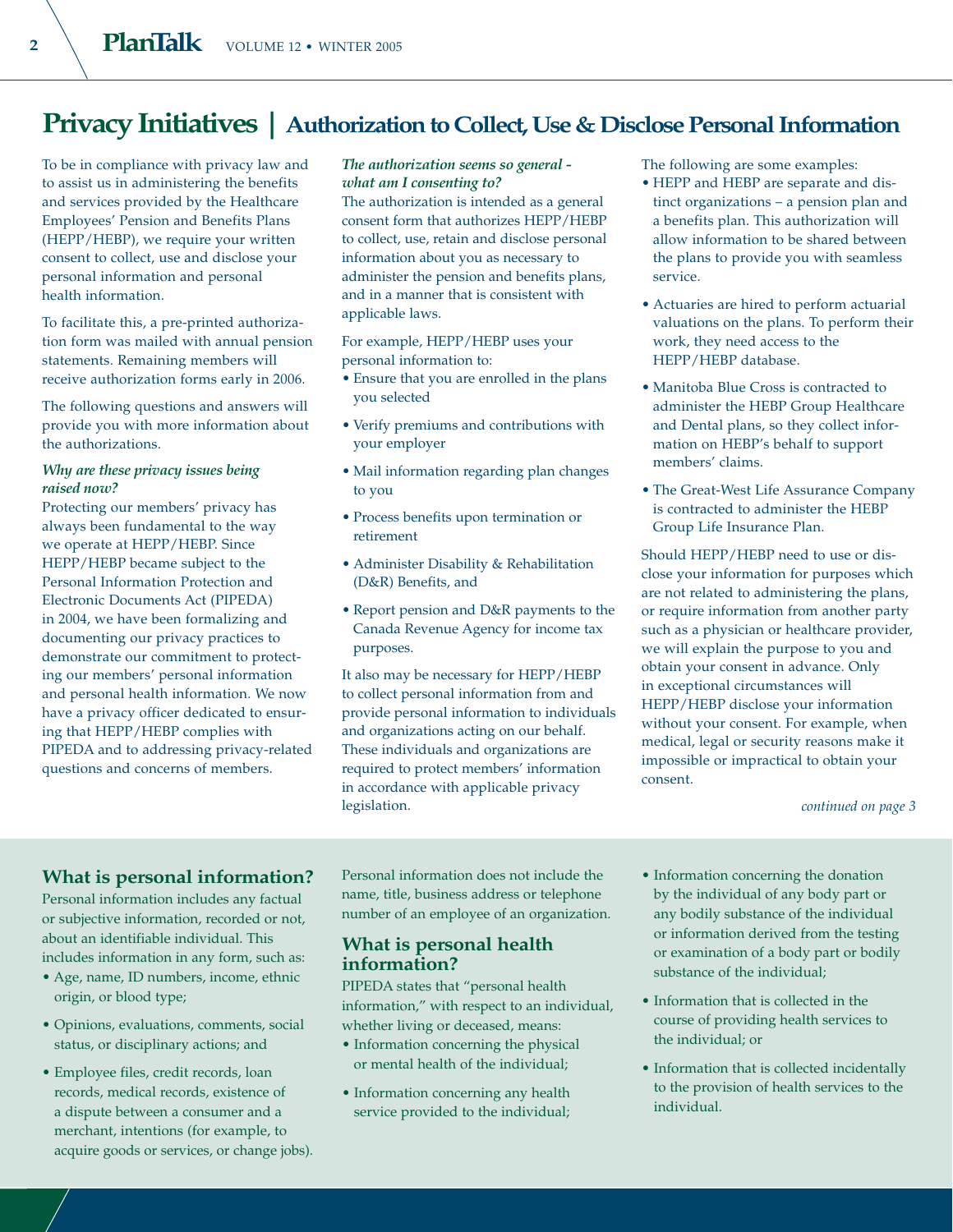#### *What personal health information do you collect?*

HEPP/HEBP may require personal health information from you in order to administer the pension and benefit plans, including such things as your medical conditions, test results, medical treatments and prescriptions. We require more detailed health information about members receiving D&R benefits than those members who do not have a disability claim.

The following examples illustrate how personal health information relates to administering the plans:

- Manitoba Blue Cross reimburses you for claims related to health services and dental procedures.
- Eligible disabled members may accrue pension service and maintain coverage under the Group Life, Dental and Group Healthcare plans, without payment. To confirm eligibility for disability pension or benefits, specific consents will be obtained.
- Should a member wish to change the level of their Group Life Insurance coverage, evidence of good health may be required.
- A death certificate must be obtained to process Life Insurance benefits. Additional personal health information is required to substantiate accidental death and dismemberment insurance.

HEPP/HEBP obtains specific consents from members when personal health information is required, in addition to the general

authorization discussed above. For example, when a member applies for D&R benefits, they are asked to sign specific consent forms. Details are provided about what information will be required from the member, their physician(s) and their employer. Only health information necessary for the claims process is collected.

#### *Is personal health information shared with employers?*

No. Employers are not provided with any personal health information about members. The only exception to this may be when a member is participating in a return to work or rehabilitation program with the HEBP D&R Plan. In this case, information will only be released to the employer with the member's signed consent on a specific consent form.

### *What will happen if I don't sign the general authorization form?*

If you do not submit your authorization form to HEPP/HEBP, it may interfere with the administration of benefits and/or services, including our ability to determine whether you are entitled to receive benefits.

We hope that with this additional information, you will be comfortable signing the general authorization form. This will allow us to have a written record of your consent and will help us to provide you with seamless service and timely information. The form is intended to formalize the manner in which we have always used your information to administer your pension and benefits.

#### *Can I limit my consent?*

You may limit all or part of your consent at any time, in writing, in which case we would evaluate options for maintaining your privacy and providing services.

#### *If my form was accidentally damaged, misplaced or discarded, can another form be sent to me?*

Yes. Please contact a Benefits Administrator at HEPP/HEBP to request a new copy.

#### *Can I fax my completed form to HEPP/HEBP?*

No, please mail us the original form with your signature so the form can be scanned and registered into our system.

#### *I am terminating or retiring – is it necessary to sign the form?*

Yes. HEPP/HEBP will still require your consent to process your termination/retirement, and to retain necessary information for post termination/retirement benefits administration.

Please direct any privacy related questions, comments or requests to:

### **Chief Privacy Officer**

HEPP/HEBP 900-200 Graham Avenue Winnipeg Manitoba R3C 4L5

**Phone:** (204) 942-6591 ext. 288 **Toll-free (outside Winnipeg):** 1-888-842-4233 ext. 288

**Fax:** 204-943-3862 **E-mail:** privacy@hepp.mb.ca

# **Retired/Retiring Plan Members | Website Updates**

We recently updated our website to include information for plan members who have retired or are soon to retire. To access this information, go to our website at: www.hepp.mb.ca and click on the "Information for Retired/Retiring Members" link.

In this portion of the site, you will find a link to the "Retiree Group Healthcare Plan" section, which outlines:

- Eligibility requirements
- Enrolment and waiver procedures
- The two coverage levels available
- How to submit claims.

As well, the new "Applying for Your Pension" section provides important details about the pension plan to assist you in making an informed decision about your retirement, including:

- Eligibility
- Contributions
- Pension service
- The pension formula
- Pension options
- Frequently asked questions about applying for your pension.

If you would like a brochure on the above information, please contact us:

**Phone:** In Winnipeg: 942-6591

**Toll-free outside Winnipeg:** 1-888-842-4233

**E-mail:** info@hepp.mb.ca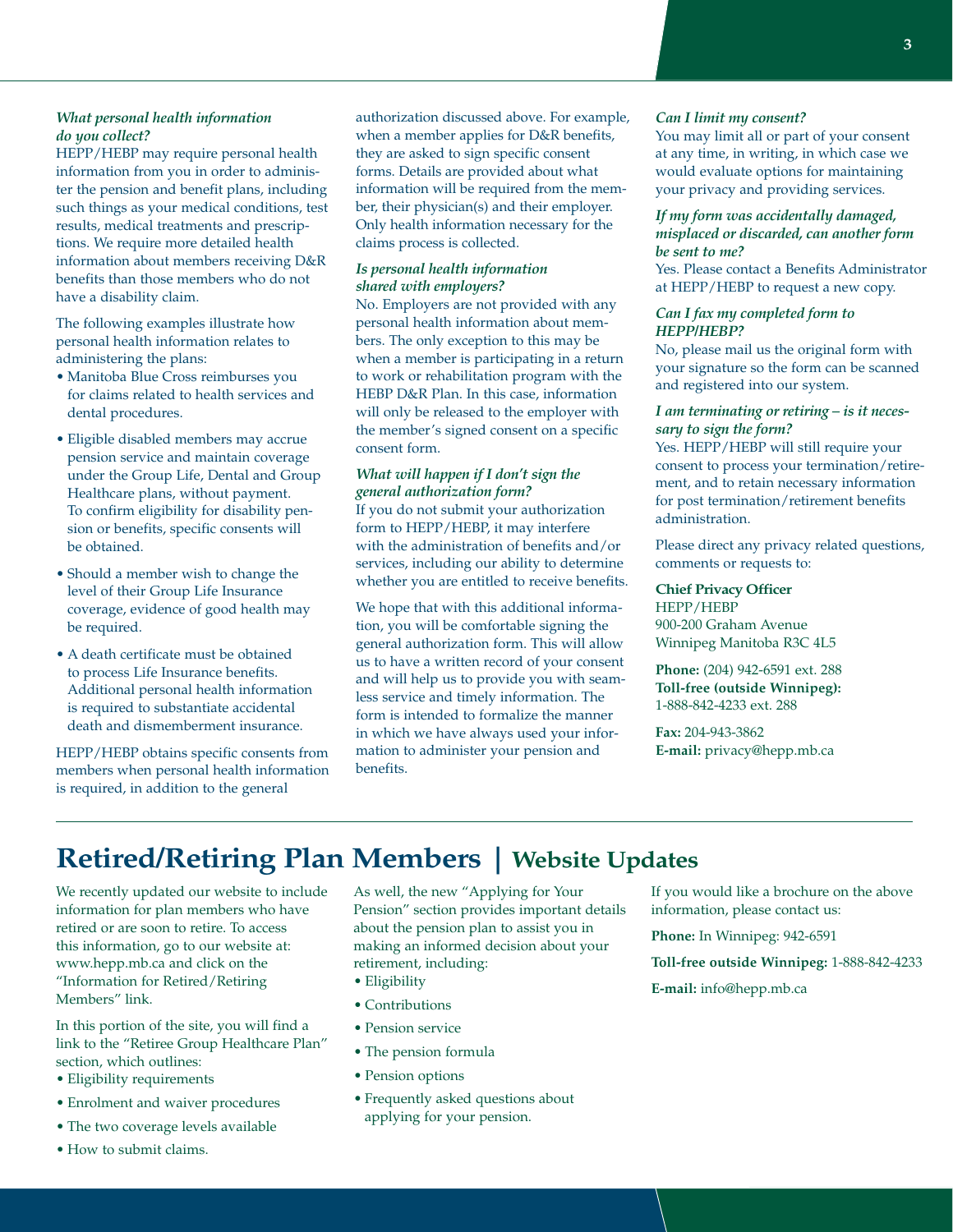## **Privacy Overview**

Since HEPP/HEBP became subject to the Personal Information Protection and Electronic Documents Act (PIPEDA) in 2004, we have been formalizing and documenting our privacy practices to demonstrate our commitment to protecting our members' personal information and personal health information.

A privacy 'gap analysis' was completed to help us assess our information management practices, and fill any 'gaps' to comply with privacy legislation.

Since 2004, several initiatives have moved us forward in this process including:

- A Chief Privacy Officer has been appointed and contact information is being communicated widely.
- Members are being asked to give their written consent for the general collection and use of their personal information.
- Member information is now being scanned. Electronic documentation means that fewer paper files are maintained and it is easier to restrict and track internal access to member information.
- A D&R Privacy Policy has been drafted. The D&R Policy will be expanded into an organizational policy, which we hope to introduce at the end of the year.

HEPP/HEBP collects, uses and discloses personal information and personal health information for the purpose of administering the pension and benefits plans, and in a manner that is consistent with applicable laws. HEPP/HEBP's Privacy Policy will accord with PIPEDA, to the extent it applies to the pension and benefits plans. Following is information on the principles of privacy in PIPEDA, from the Privacy Commissioner's website.

Since January 1, 2004, PIPEDA applies to all personal information collected, used or disclosed in the course of commercial activities by all private sector organizations, unless the federal government exempts an organization or activity in a province that has substantially similar legislation to the Act. British Columbia, Alberta and Quebec are the only provinces with laws recognized as substantially similar to PIPEDA.

The only place PIPEDA applies to employment is in federal works, undertakings, or businesses.

The basic outline of PIPEDA looks like this:

- If your business wants to collect, use or disclose personal information about people, you need their consent, except in a few specific and limited circumstances.
- You can use or disclose people's personal information only for the purpose for which they gave consent.
- Even with consent, you have to limit collection, use and disclosure to purposes that a reasonable person would consider appropriate under the circumstances.
- Individuals have a right to see the personal information that your business holds about them, and to correct any inaccuracies.
- There's oversight, through the Privacy Commissioner of Canada, to ensure that the law is respected, and redress if people's rights are violated.

PIPEDA is based on the Canadian Standards Association's Model Code for the Protection of Personal Information, which is incorporated into the legislation. The Code came out of a collaborative effort by representatives of government, consumers and business groups, and lists 10 principles of fair information practices, which are summarized as follows:

- **1. Accountability:** Appoint an individual (or individuals) to be responsible for your organization's compliance; protect all personal information held by your organization or transferred to a third party for processing; and develop and implement personal information policies and practices.
- **2. Identifying purposes:** Your organization must identify the reasons for collecting personal information before or at the time of collection. Before or when any personal information is collected, identify why it is needed and how it will be used; document why the information is collected; inform the individual from whom the information is collected why it is needed; identify

any new purpose for the information and obtain the individual's consent before using it.

- **3. Consent:** Inform the individual in a meaningful way of the purposes for the collection, use or disclosure of personal data; obtain the individual's consent before or at the time of collection, as well as when a new use is identified.
- **4. Limiting collection:** Do not collect personal information indiscriminately; do not deceive or mislead individuals about the reasons for collecting personal information.
- **5. Limiting use, disclosure, and retention:** Use or disclose personal information only for the purpose for which it was collected, unless the individual consents, or the use or disclosure is authorized by the Act; keep personal information only as long as necessary to satisfy the purposes; put guidelines and procedures in place for retaining and destroying personal information; keep personal information used to make a decision about a person for a reasonable time period. This should allow the person to obtain the information after the decision and pursue redress; destroy, erase or render anonymous information that is no longer required for an identified purpose or a legal requirement.
- **6. Accuracy:** Minimize the possibility of using incorrect information when making a decision about the individual or when disclosing information to third parties.
- **7. Safeguards:** Protect personal information against loss or theft; safeguard the information from unauthorized access, disclosure, copying, use or modification; protect personal information regardless of the format in which it is held.
- **8. Openness:** Inform your customers, clients and employees that you have policies and practices for the management of personal information; make these policies and practices understandable and easily available.

*continued on page 5*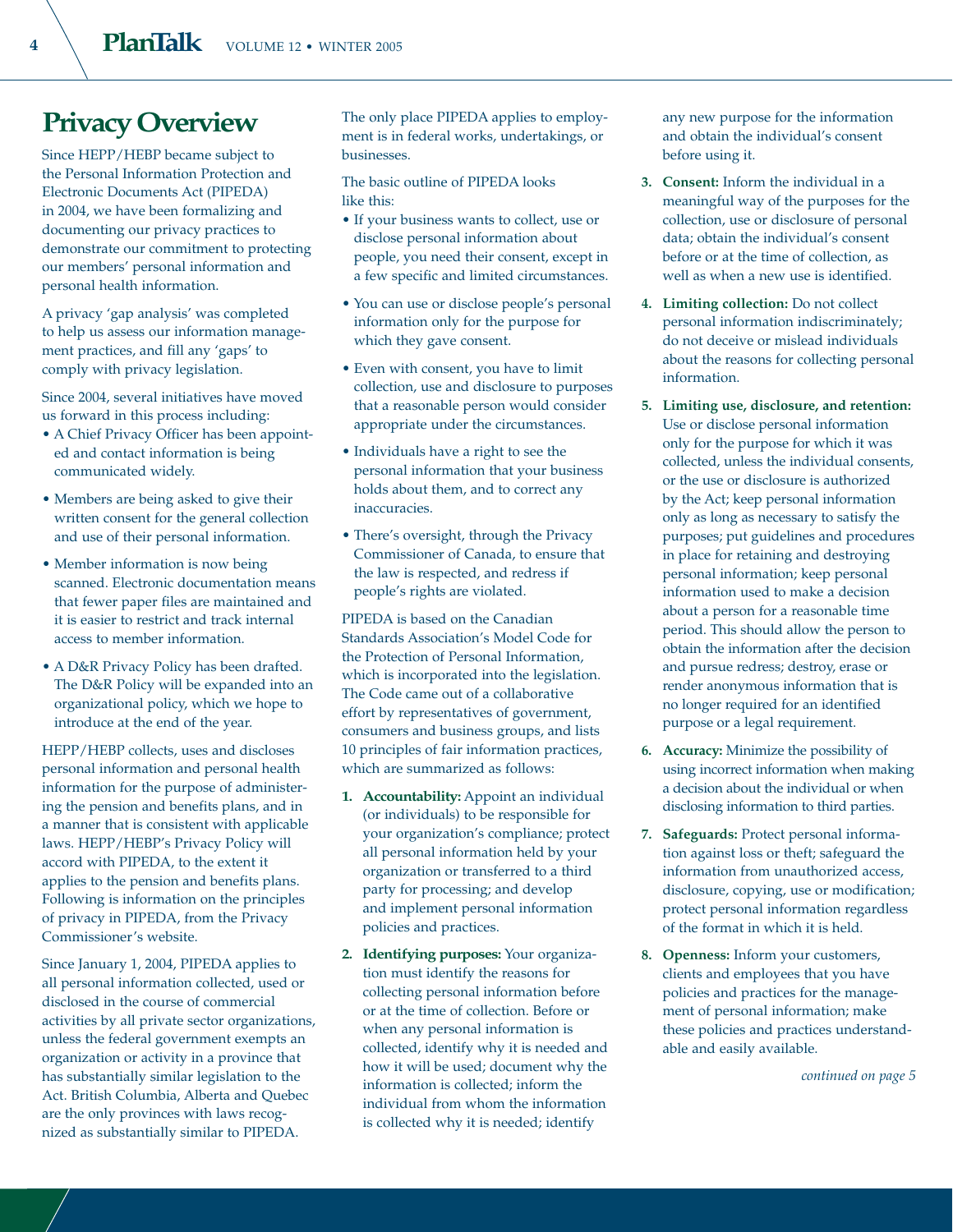- **9. Individual access:** When requested, inform individuals if you have any personal information about them; explain how it is or has been used and provide a list of any organizations to which it has been disclosed; give individuals access to their information; correct or amend any personal information if its accuracy and completeness is challenged and found to be deficient; provide a copy of the information requested, or reasons for not providing access, subject to exception set out in Section 9 of the Act; an organization should note any disagreement on the file and advise third parties where appropriate.
- **10. Provide recourse:** Develop simple and easily accessible complaint procedures; inform complainants of avenues for recourse. These include your organization's own complaint procedures, those of industry associations, regulatory bodies and the Privacy Commissioner of Canada; investigate all complaints received; take appropriate measures to correct information handling practices and policies.

Individuals who feel their privacy rights have been infringed upon can complain to the Privacy Commissioner of Canada. For more information, you can visit the Privacy Commissioner's website at **www.privcom.gc.ca.**

# **D&R Plan | Reminders**

### **Annual Review of Hours for Part-time Employees**

Each year, Employers and HEBP conduct a review of hours for all part-time Employees to determine who will be eligible for D&R coverage in the following year.

Permanent and temporary full-time and part-time employees who work an average of 15 hours per week or more in the previous year are eligible for Disability & Rehabilitation (D&R) coverage. Casual Employees are not eligible for D&R coverage.

All eligible Employees must enrol in the D&R Plan. Premiums must be paid to HEBP and submitted by the Participating Employers.

## **Enrolment Procedures**

If you are eligible to enrol in the D&R Plan, your Employer will:

- Explain the terms and conditions of the Plan to you
- Provide you with the D&R brochure and enrolment form
- Send your original signed and dated enrolment form to HEBP, keep a copy for your employee file, and provide you with a copy

• Review the hours of all part-time Employees annually to determine if they are eligible for D&R coverage.

*If you are responsible for paying a portion of your D&R premiums,* your Employer will advise you of this and ensure the premiums are deducted from your paycheque on the first pay after you have completed three months of continuous employment. Your Employer will then send the premiums to HEBP.

If you are eligible to enrol in the D&R Plan, you will:

- Participate in the orientation given by your Employer, outlining the terms and conditions of the Plan
- Complete and sign the enrolment form during the three-month waiting period (a representative from your employer must also sign the form)
- Confirm with your employer that you are enrolled in the Plan.

*If you are responsible for paying a portion of your D&R premiums,* ensure that premiums are deducted from your paycheque on the first pay after you have completed three months of continuous employment.

## **Unreduced Pension Offset**

After the 119-day Elimination Period and the subsequent 20 months, a claimant's monthly D&R Benefit payments will be offset by the amount of any unreduced monthly pension for which he/she is eligible to apply for under the Healthcare Employees' Pension Plan (HEPP). This applies even if the claimant chooses not to begin receiving an unreduced pension benefit from HEPP.

## **Employer Record of D&R Premiums Paid Required for One-time Income Tax Claim**

When a D&R claim is accepted, claimants can include a one-time income tax deduction on their tax return for premiums paid to the D&R Plan. To claim this incomemaintenance insurance plan (wage loss replacement plan) deduction, claimants must provide the following to the Canada Revenue Agency (CRA):

- A copy of their T4A from HEBP
- A letter from their employer verifying the employee portion of premiums paid since the date of coverage.

**For additional information, please contact the CRA at 1-800-277-9914.**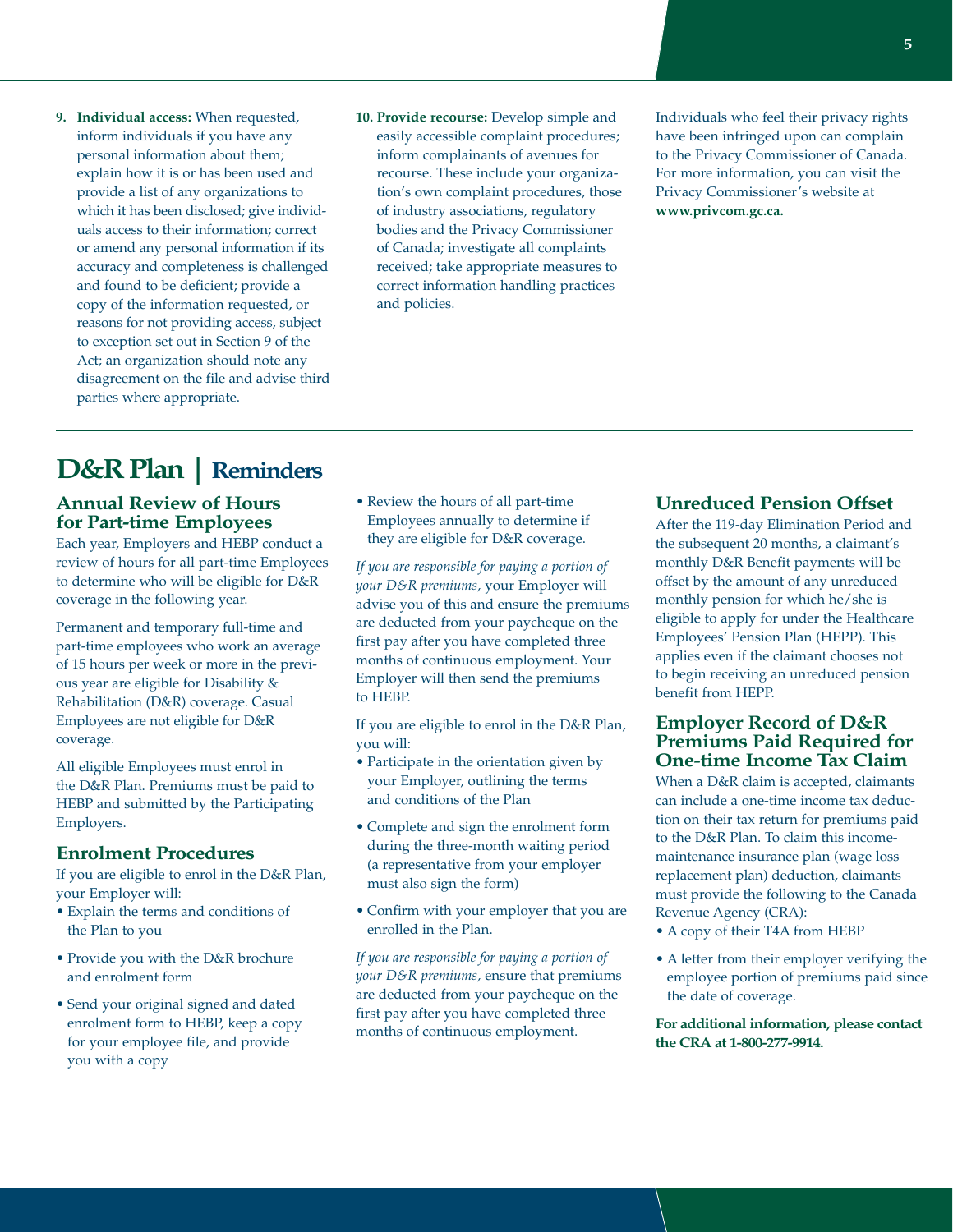## **All HEPP/HEBP Plans | Leave of Absence/Layoff**

## **Prepayment Forms: Member's Signature Required**

During an unpaid leave of absence, members have the option of prepaying premiums to continue their HEPP/HEBP benefit coverage.

To ensure that members have correctly elected the coverage they wish to maintain during their leave of absence, it is essential that the member signs and dates their pre-payment forms, rather than having their Employer do it on their behalf.

Leave of Absence/Layoff forms that have not been signed and dated by the member will be returned to the member/Employer for completion and re-submission.

## **Dental and Group Healthcare Plans: Change in Prepayment Procedure**

Effective July 1, 2005, the Healthcare Employees' Benefits Plan (HEBP) and Manitoba Blue Cross changed how we collect premium prepayments for group healthcare and dental coverage for members on a leave of absence or layoff.

Rather than paying Manitoba Blue Cross, members will now make their cheques/ money orders payable to the "HEBP Dental & Extended Health Plan Trust," and submit them to HEBP along with a completed Leave of Absence/Layoff Health and Dental Prepayment form.

If you have questions about the new prepayment procedure, please contact our office at 942-6591, toll-free 1-888-842-4233, or e-mail info@hepp.mb.ca.

## **Disability & Rehabilitation Plan: Premium Prepayment Reminder**

The HEBP Board of Trustees sets premiums for the D&R Plan. Currently, premiums for the D&R Plan are 2.3% of a member's gross basic earnings. To maintain D&R coverage during an LOA/layoff, the member must prepay the entire premium of 2.3%.

Members on an unpaid sick LOA are required to prepay D&R premiums. D&R premium prepayments are optional for all other types of LOA/layoff, including maternity or parental, educational, or personal leave.

Prior to the start of an LOA/layoff, contact your Employer's Human Resources department to:

- Discuss the LOA/layoff
- Obtain information about maintaining or discontinuing your D&R coverage while on an LOA/layoff
- Complete the necessary forms
- Arrange prepayment of D&R premiums, if required.

Please note:

- Prepayments must be made before the LOA/layoff starts. If you are unable to pay the full amount of premiums before the LOA/layoff starts, you may provide post-dated monthly cheques.
- To continue coverage, a scheduled return to work date must be confirmed before the LOA/layoff begins. If there is no scheduled return to work date, D&R coverage will stop on the last day worked.
- Carefully review the Leave of Absence/Layoff Booklet. The booklet is available from your Employer and is posted in the Forms section of the HEPP/HEBP website (www.hepp.mb.ca).
- If you decide not to prepay D&R premiums, you must waive coverage by signing the Waiver of Membership portion of the Leave of Absence/Layoff Benefit Coverage form. Coverage will then stop on your last day worked. Please note, the decision to waive coverage is permanent; once the LOA starts, you cannot prepay premiums to maintain coverage.

If you are on a sick leave of absence, have applied for Disability & Rehabilitation Benefits and are terminated, or your position is terminated, you and your Employer are required to inform HEBP immediately.

# **D&R and Group Healthcare Plans**

## **Updated Plan Brochures**

Updated and re-designed brochures for the Disability & Rehabilitation (D&R) and Healthcare plans have been mailed to all D&R Plan and Group Healthcare Plan members.

You can also review the amended D&R information and updated healthcare information on our website at: www.hepp.mb.ca.

If you are a member of the D&R and/or Group Healthcare plans and you do not receive your brochure(s) by the end of January, please contact our office and ask to speak with a Benefits Administrator:

**Phone:** (204) 942-6591

**Toll-free outside Winnipeg:** 1-888-842-4233

**E-mail:** communications@hepp.mb.ca

## **Retiree Group Healthcare Plan**

## **Reminder to Members**

In the event of your death, or the death of your spouse/common-law partner, coverage may continue in the HEBP Retiree Group Healthcare Plan for the surviving member or spouse/common-law partner.

In either situation, it is very important that someone has been designated to contact HEBP so that Retiree Group Healthcare coverage and premium rates can be changed to "single", if required.

If appropriate notification is not provided to HEBP, coverage will continue to be provided at "family" rates.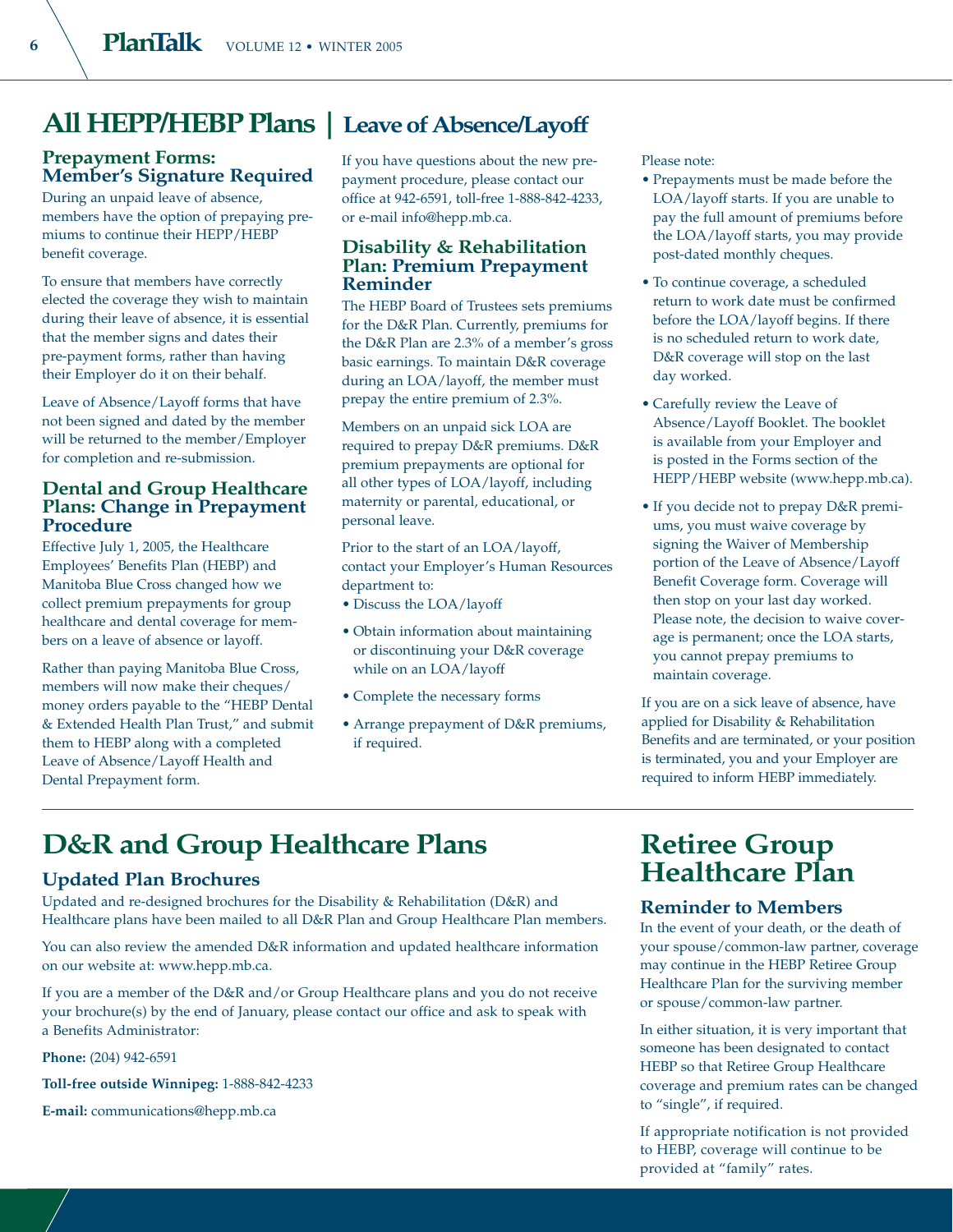# **Health, Wellness and Prevention | Seasonal Affective Disorder (SAD)**

*by Lisa Whalen, Rehabilitation Claims Specialist*

Do you find yourself feeling depressed during the fall and winter months? Not just having the odd blue day, but being depressed for several days in a row or for more days than not? Is life losing its pleasure? Does your depression improve or stop during the spring or summer months? If this has occurred for two consecutive years in a row, you may have Seasonal Affective Disorder (SAD).

It is believed that decreased sunlight during fall and winter affects serotonin and melatonin levels in the brain causing depression or increased depression in some people. Melatonin, a sleep-related hormone that's also linked to depression, increases during the winter months. Serotonin appears to be triggered by sunlight. People with depression are known to have decreased levels of serotonin in their brains. Depressive symptoms subside or stop during the spring and summer months when sunlight is abundant.

#### **Serotonin:**

*An organic compound found in human and animal tissue that constricts blood vessels and raises blood pressure, and is an important neurotransmitter and hormone.*

#### **Melatonin:**

*A hormone secreted by the pineal gland important in regulating the body's response to biological rhythms such as the light-dark cycle.*

Symptoms may include: depression, loss of energy, fatigue, difficulty sleeping, social withdrawal, headaches, weight gain, difficulty concentrating, loss of interest in activities and decreased sex drive.

Some people are more prone to SAD than others. For example:

- Females in their 20's.
- Those who work primarily indoors during winter, leaving home while it is still dark outside and coming home after the sun has set, especially if they aren't able to go outside on breaks or look out a window.
- People living in northern communities, where there is decreased sunlight for months at a time.
- A family member has suffered from or suffers from SAD.

If you are experiencing symptoms of depression, ask your health professional to order blood tests to check for hypothyroidism and/or decreased B12 levels. If these levels are normal, you may be suffering from depression or SAD.

The good news is SAD is treatable. Any one, or a combination of the following treatments may be prescribed:

- Light therapy with a special lamp that you sit in front of for 30 minutes or so each day.
- Antidepressants.
- Cognitive Behavioural Therapy or counselling.

The following may help reduce symptoms:

- Increase the light in your home by installing brighter lighting, opening curtains and blinds and trimming back trees blocking light from entering windows.
- Get outside when it is sunny as much as possible, even in winter – just bundle up!
- Exercise 30 minutes a day most days of the week.
- Eat healthy. It may help to eat fewer carbohydrates and more proteins.
- Manage stress. Get tips from someone who manages their stress well, or take a stress management course.
- If your budget allows, take a winter vacation to a sunny destination.

A less known and more rare form of SAD is Summer SAD or what is sometimes referred to as Reverse SAD. People with Summer SAD experience periods of mania or hypomania during the summer months. Symptoms may include: anxiety, insomnia, irritability, weight loss and decreased appetite. People with Summer SAD may have a persistently elevated mood, hyperactivity and inflated self-esteem.

Unfortunately there is still a lot of stigma associated with depression. Many people live with it and don't get help. If you find yourself suffering from depression, whether it is SAD or not, consult your family physician. Consider this… if you broke your ankle would you go for medical help? Just like a broken ankle, depression is treatable.

If you would like to read more about SAD, there is a lot of information on the Internet. Just a few of the websites that have information on SAD are:

**www.cmha.ca**

- **www.mayoclinic.com**
- **www.my.webmd.com**
- **www.nmha.org**